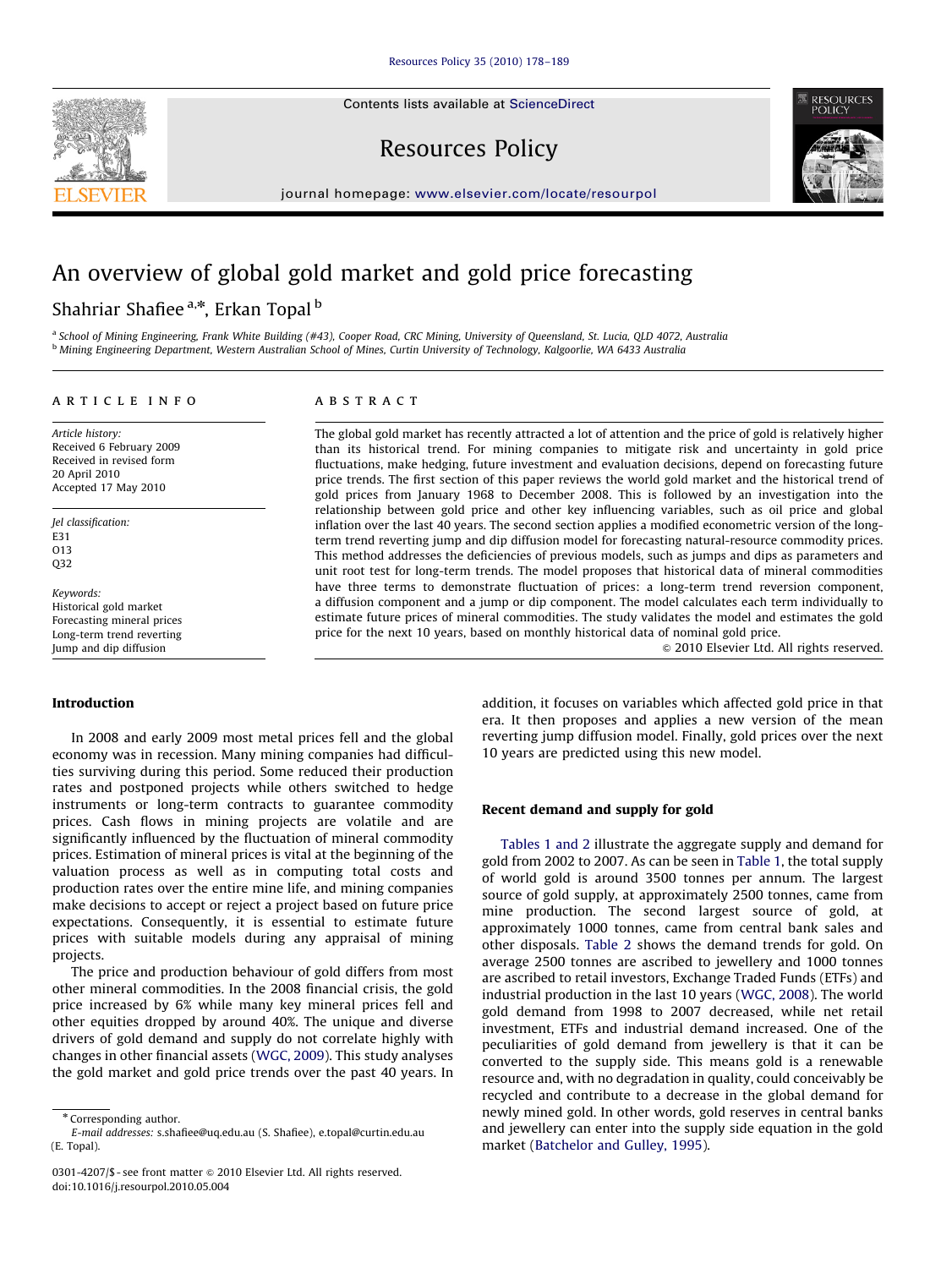<span id="page-1-0"></span>Estimated world gold supply from 2002 to 2007 (tonnes). Source of data [WGC \(2008\)](#page-11-0).

| Year | Mine production | Net producer hedging | Total mine supply | Official sector sales | Old gold scrap | Total supply |
|------|-----------------|----------------------|-------------------|-----------------------|----------------|--------------|
| 2002 | 2591            | $-412$               | 2179              | 545                   | 835            | 3559         |
| 2003 | 2593            | $-279$               | 2314              | 617                   | 944            | 3875         |
| 2004 | 2463            | $-427$               | 2036              | 471                   | 834            | 3341         |
| 2005 | 2548            | $-92$                | 2456              | 663                   | 898            | 4017         |
| 2006 | 2485            | $-410$               | 2075              | 370                   | 1129           | 3574         |
| 2007 | 2475            | $-447$               | 2028              | 501                   | 967            | 3496         |

#### Table 2

Estimated world gold demand from 1998 to 2007 (tonnes). Source of data [WGC \(2008\)](#page-11-0).

| Year | Jewellery | Net retail investment | ETFs and similar         | Industrial and dental | Total |
|------|-----------|-----------------------|--------------------------|-----------------------|-------|
| 1998 | 3164      | 263                   | -                        | 393                   | 3820  |
| 1999 | 3132      | 359                   | -                        | 412                   | 3903  |
| 2000 | 3196      | 166                   | $\overline{\phantom{a}}$ | 451                   | 3813  |
| 2001 | 3001      | 357                   | -                        | 363                   | 3721  |
| 2002 | 2653      | 340                   | 3                        | 357                   | 3353  |
| 2003 | 2477      | 293                   | 39                       | 381                   | 3190  |
| 2004 | 2613      | 340                   | 133                      | 414                   | 3500  |
| 2005 | 2708      | 385                   | 208                      | 432                   | 3733  |
| 2006 | 2284      | 401                   | 260                      | 459                   | 3404  |
| 2007 | 2400      | 403                   | 253                      | 461                   | 3517  |

#### Table 3

World mine production, reserve base and depletion time in 2007 (tonnes). Source of data [USGS \(2008\).](#page-11-0)

| No             | Countries            | Mine production | Reserve base | Depletion time |
|----------------|----------------------|-----------------|--------------|----------------|
|                | Australia            | 280             | 6000         | 21             |
| $\overline{2}$ | South Africa         | 270             | 36,000       | 133            |
| 3              | China                | 250             | 4100         | 16             |
| $\overline{4}$ | <b>United States</b> | 240             | 3700         | 15             |
| 5              | Peru                 | 170             | 4100         | 24             |
| 6              | Russia               | 160             | 3500         | 22             |
| 7              | Indonesia            | 120             | 2800         | 23             |
| 8              | Canada               | 100             | 3500         | 35             |
| 9              | Other countries      | 920             | 26,000       | 28             |
|                | World (rounded)      | 2500            | 90,000       | 36             |

Table 4

World official gold reserves in selected countries from 1950 to 2008 (tonnes). Source of data [WGC \(2008\)](#page-11-0).

|                | No. Countries/<br>organization | 1950   | 1960   | 1970   | 1980   | 1990   | 2000   | 2008   |
|----------------|--------------------------------|--------|--------|--------|--------|--------|--------|--------|
| 1              | United States                  | 20.279 | 15.822 | 9839   | 8221   | 8146   | 8137   | 8133   |
| 2              | Germany                        | 0      | 2640   | 3537   | 2960   | 2960   | 3701   | 3417   |
| 3              | France                         | 588    | 1458   | 3139   | 2546   | 2546   | 3184   | 2562   |
| $\overline{4}$ | Italy                          | 227    | 1958   | 2565   | 2074   | 2074   | 2593   | 2451   |
| 5              | Switzerland                    | 1306   | 1942   | 2427   | 2590   | 2.590  | 2.590  | 1,100  |
| 6              | China                          |        |        |        | 398    | 395    | 395    | 600    |
| 7              | South Africa                   | 175    | 158    | 592    | 378    | 127    | 124    | 124    |
| 8              | Australia                      | 79     | 131    | 212    | 247    | 247    | 80     | 80     |
| 9              | World total<br>(rounded)       | 31.100 | 35,900 | 36,600 | 35,800 | 35,600 | 33.500 | 30.000 |

Table 3 details the global supply of gold and the major producing countries in 2007. Australia, South Africa, China and the United States produced more than 40% of gold globally in 2007. Moreover, the depletion time or proportion of mine production to reserves shows that, on average, world gold reserves will diminish in less than 40 years. Some scientists believe that new reserves and production data will postpone depletion times ([Seifritz, 2003; Klass, 1998\)](#page-10-0). Price fluctuation is another factor that can affect available reserves [\(Shafiee and](#page-10-0) [Topal, 2008a, 2009](#page-10-0)).

Gold reserves in central banks are one of the largest sources of world gold supply. Table 4 shows countries which hold gold reserves in the central bank for more than half a century. As can be seen, the United States holds the greatest amount of gold reserves in their central bank in comparison to other countries. It should be noted, however, that the US reduced its gold bank reserves by more than 60% during the US crisis in the 1970s. Germany, France and Italy are the other major countries which individually keep gold bank reserves similar to the level of that held by the International Monetary Fund (IMF), around 3000 tonnes. Consequently, the level of gold bank reserves in the last 50 years has remained constant at approximately 30,000 tonnes per

year, although distributions of gold reserves in central banks between countries have changed.

The World Gold Council [\(WGC, 2009\)](#page-11-0) estimates that the total gold mined in history to 2008 is approximately 160,000 tonnes. As can be seen in Table 4, of around the 30,000 tonnes of gold held in the central bank reserves, 30,000 tonnes are used in industrial and dental production and approximately 100,000 tonnes are kept as jewellery (Table 2). In other words, roughly 15 g of gold per head of population is distributed between people around the world. The total value of the gold kept in jewellery, central bank reserves and industrial usage is \$2.9, \$0.9 and \$0.9 trillion, respectively, at the 2008 average gold price of \$896 per ounce (US \$).

## Historical gold price trends

Previous studies show that gold price fluctuations have different effects on gold production and the value of gold mining stocks from country to country and mine to mine ([Blose, 1996;](#page-10-0) [Blose and Shieh, 1995; Craig and Rimstidt, 1998; Doggett](#page-10-0) [and Zhang, 2007; Govett and Govett, 1982; Rockerbie, 1999;](#page-10-0) [Selvanathan and Selvanathan, 1999](#page-10-0)). As can be seen in [Fig. 1](#page-2-0), from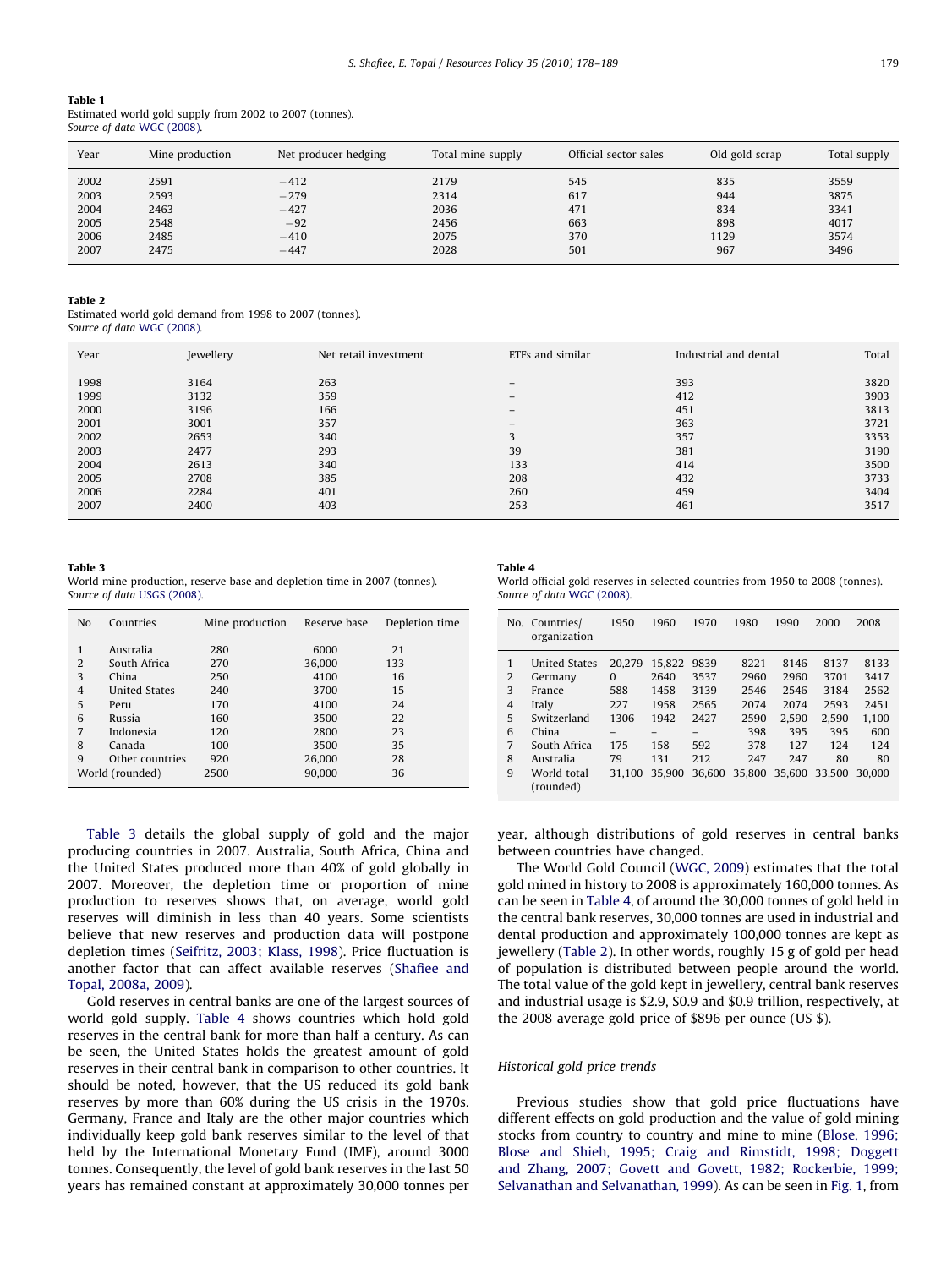Fig. 1. The monthly historical trend of the nominal gold prices from 1833 to 2008. Source of data: [KITCO \(2009\).](#page-10-0)

1833 to 1933 gold prices were constant at around \$20 per ounce and from 1934 to 1967 increased to \$35 per ounce after President Roosevelt fixed the gold price in 1934 and remaining stable until 1967 when the gold price was freed. Gold was traded in the market from 1967 and the price increased with rapid fluctuations from then on [\(Mills, 2004\)](#page-10-0). Therefore, this study focuses on the historical trend of the gold price from 1968 to 2008.

Fig. 1 depicts two significant gold price jumps in the historical trend. The first was in early January 1980, when gold prices reached \$300 in just three weeks, and plunged significantly in mid-March that same year. The gold price on the 16th and the 18th of January increased by \$75 and \$85, respectively, jumping a total of \$160 in less than three days. The second historical jump in price is currently in progress. Starting in 2008, this increase is substantially more firmly based and less volatile than the first price jump in 1980. In the current jump, the gold price has increased by nearly \$700 over 6 years, and is continuously increasing. The highest price of gold in the second jump was around \$1011 on the 17th March 2008, with the largest daily jump in gold price around \$70 on the 18th of September 2008. There are several factors contributing to short-term and long-term gold price escalations.

In the short-term there are two main reasons why gold prices dramatically increase. Firstly, in a period where global financial markets crash and the global economy is in recession, investors are less trusting of financial markets as reliable investments. Consequently, they switch to speculation or to any market that does not have heavy liability or unpredictability, such as the gold market. In other words, the gold market operates as a type of insurance against extreme movements in the value of traditional assets during unstable financial markets. Secondly, the devaluation of the US dollar versus other currencies, and international inflation with high oil prices are reasons why big companies to hedge gold against fluctuations in the US dollar and inflation. This means that gold trading will offset the potential movement of real value in the short-term market against US dollar oscillations and inflation.

In the long-term, there are three major reasons for increasing gold prices. Firstly, mine production has gradually reduced in recent years ([Fig. 2\)](#page-3-0). Increased mining costs, decreased exploration and difficulties in finding new deposits are some of the factors which may have contributed to this reduction in mine production. Secondly, institutional and retail investment has rational expectations when markets are uncertain. They therefore keep gold in their investment portfolios as it is more liquid or marketable in unstable financial markets. Thirdly, investing in gold is becoming easier via gold Exchange Traded Funds (ETFs) compared to other finance markets, as can be seen in [Table 2.](#page-1-0) Gold ETFs have stimulated the demand side of gold because it has become as easy to trade as it is to trade any stock or share ([WGC, 2008](#page-11-0)).

#### The relation between gold price, crude oil price and inflation

The oil price and inflation rate are two main macroeconomic variables that influence the gold market ([Tully and Lucey, 2007\)](#page-11-0). There is a positive correlation between gold and crude oil prices. Crude oil and gold continue to break the trend of historical prices recorded in 2008. [Fig. 3](#page-3-0) illustrates the monthly trend of gold and oil prices from January 1968 to December 2008. When oil prices reached over US \$145 per barrel in July 2008 this trend then started to revert. The president of OPEC said that oil prices at US \$200 per barrel are possible, if the US dollar continues to devalue with respect to other currencies. On the other hand, the gold price has followed a similar trend and reached a maximum price of around US \$1011 per ounce in March 2008. [Fig. 3](#page-3-0) shows that there have been two jumps in oil prices. The first one was between 1979 and 1980. The main reason for this can be attributed to the Iranian revolution and the war between Iran and Iraq. The second jump started in the middle of 2007 and has continued until recently. The main reasons for this jump were that wars in Iraq and Afghanistan made these two countries unstable, and that sanctions were imposed on Iran for continuing uranium enrichment. These two oil shocks were followed by gold price jumps as well. The nominal oil price and nominal gold price from January 1968 until the end of December 2008 increased by 23 and 16 times, respectively. The correlation between gold and oil prices

<span id="page-2-0"></span>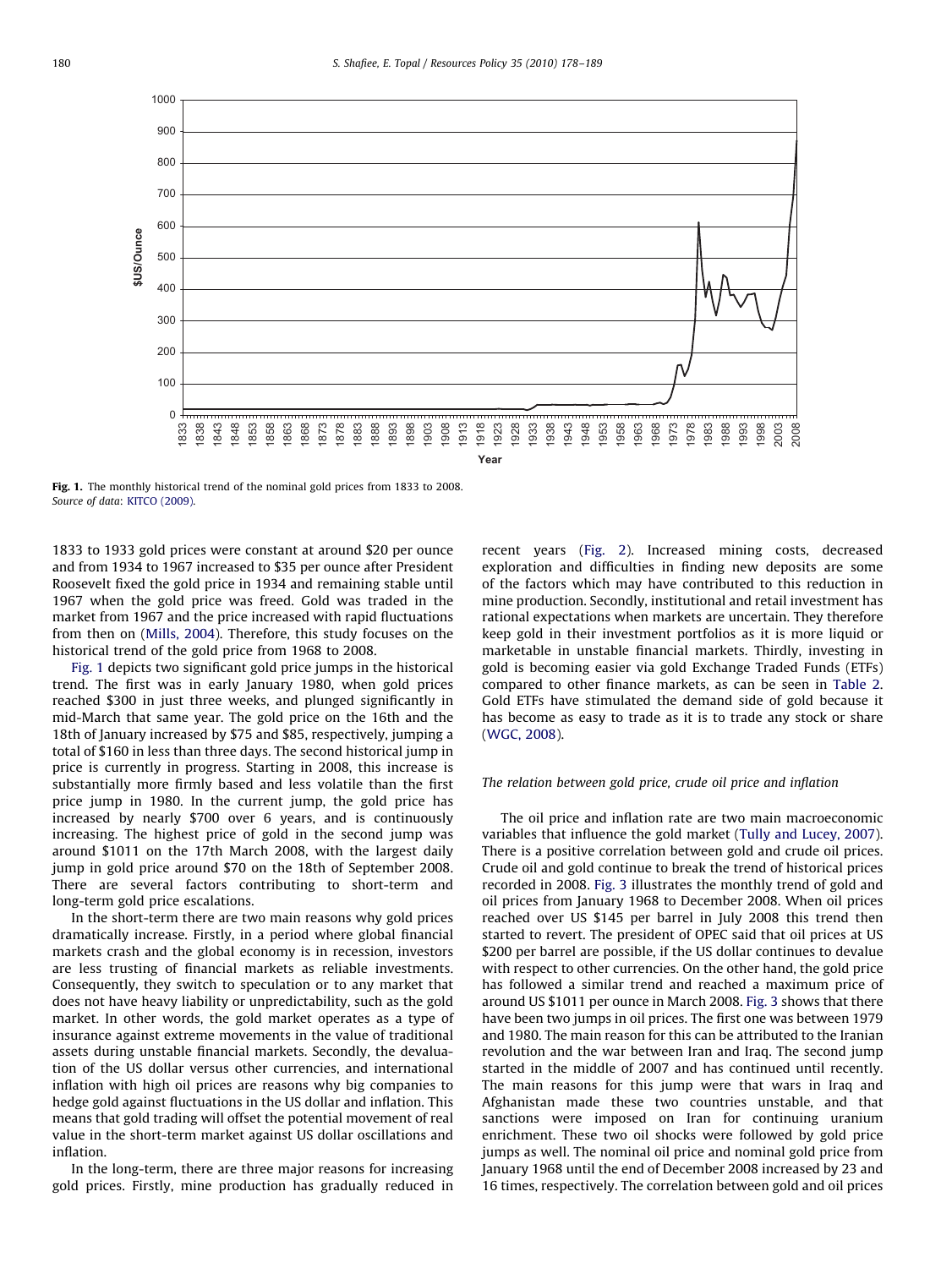<span id="page-3-0"></span>

Fig. 2. The yearly gold mine production and nominal price from 1997 to 2007. Source of data: [WGC \(2008\)](#page-11-0).



Fig. 3. The monthly historical trend of nominal oil price and nominal gold price from January 1968 to December 2008. Source of data: [IEA \(2008\)](#page-10-0) and [KITCO \(2009\)](#page-10-0).

in the last four decades is calculated to be very high at approximately 85%.

As can be seen in Fig. 3 gold prices were relatively flat from 1980 to 2007. This long-term period of flat prices coincided with a period of very active forward selling in the gold industry, which took the lustre off gold price speculation. Some economists are of the belief that gold and oil prices will decrease in the long-term, while it is impossible to know when the current jump will be over.

[Fig. 4](#page-4-0) combines two mineral commodities, to measure the value of one ounce of gold to one barrel of crude oil over the last 40 years. [Fig. 4](#page-4-0) depicts the ratio of the gold price with the oil price. This ratio is independent of the value of the US currency. In other words, the graph shows how many barrels of crude oil were equivalent to one ounce of gold. For instance, in July 1973 this figure shows the maximum ratio when one ounce of gold was equivalent to 33 barrels of oil. The minimum amount was reached in June 2008 when 6.6 barrels of oil was equivalent to one ounce of gold. The volatility of this ratio in comparison to Fig. 3 is significantly lower. The ratio of gold prices to oil prices was around 11 barrels on average in 1968 and a similar figure in 2008 ([Fig. 4](#page-4-0)). While the graph shows some fluctuations over the last couple of decades, the trend was fairly stable. Thus, this diagram again confirms the strong relationship between the oil and gold prices over the long-term.

Another variable that influences gold prices is inflation [\(Fortune,](#page-10-0) [1987; Mahdavi and Zhou, 1997](#page-10-0)). The graph in [Fig. 5](#page-4-0) shows the monthly cumulative nominal gold price growth in comparison to the cumulative US inflation from January 1968 to December 2008, as measured by monetary activities of the Federal Government and the US Treasury. The US inflation is assumed as proxy of world inflation. This figure shows that the increase in the nominal gold price was significantly less than inflation. The correlation between these two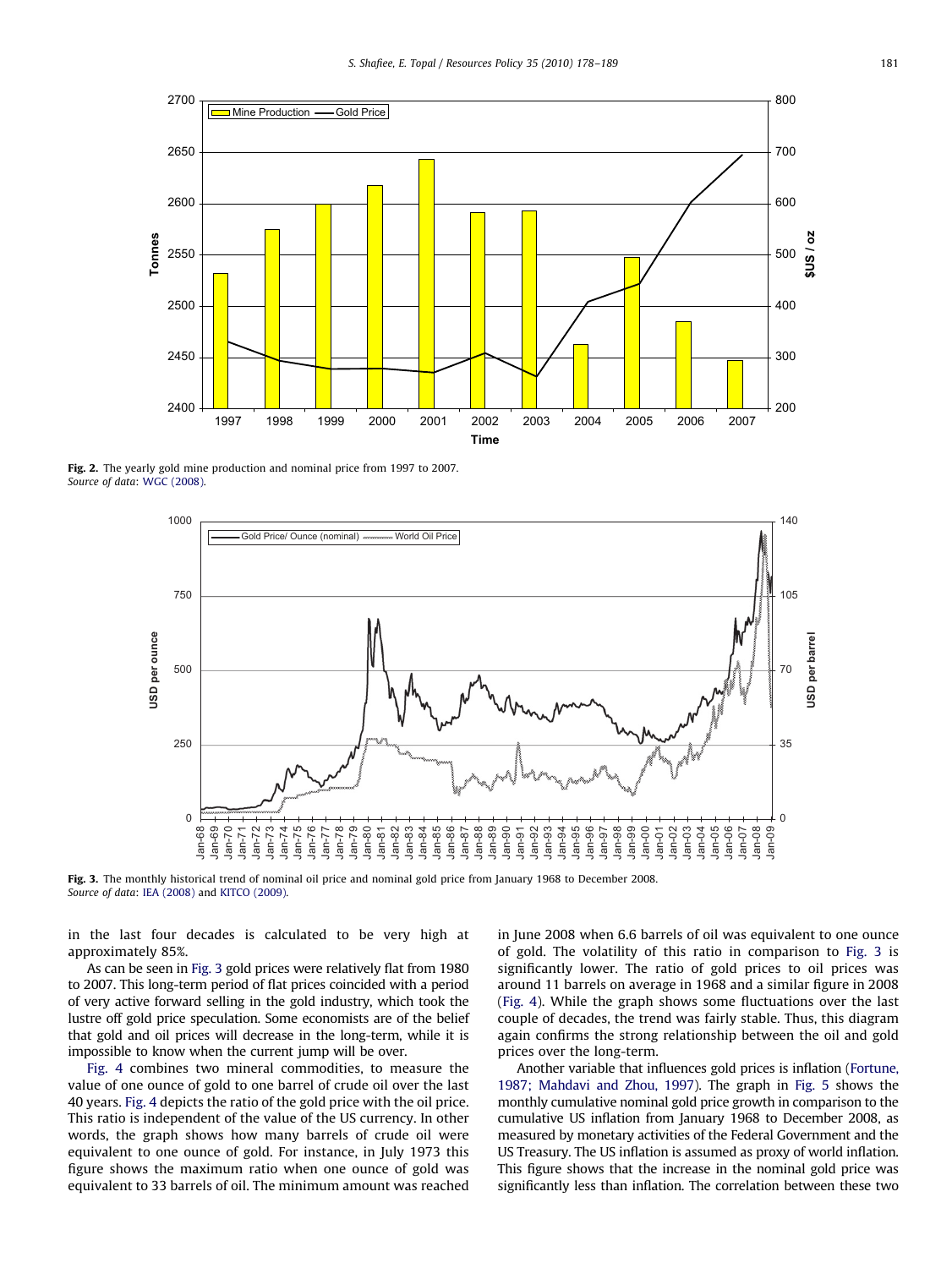<span id="page-4-0"></span>

Fig. 4. The monthly historical trend of ratio between the nominal price of one ounce gold to the nominal price oil from January 1968 to December 2008. Source of data: [IEA \(2008\)](#page-10-0) and [KITCO \(2009\)](#page-10-0).



Fig. 5. The historical monthly trend of the cumulative nominal gold price growth and cumulative US inflation from January 1968 to December 2008. Source of data: [Inflation Data \(2009\)](#page-10-0) and [KITCO \(2009\)](#page-10-0).

variables is around  $-9\%$  indicating that there is not any positive significant relationship between nominal gold price movements and inflation. In other words, if the nominal gold price was increased by the inflation rate over the last 40 years, the current gold price should be five times more than the current nominal price in 2008.

## Long-term trend reverting jump and dip diffusion model

## Literature review

There are a number of different price modelling methods that have been discussed in financial literature. The geometric Brownian motion and mean reversion are two classical approaches which form the basis for some newer methods, such as stochastic price forecasting and mean reverting jump diffusion models. These models focus on historical price movements and a random term to estimate future prices. They do not consider price jumps or dips in the models [\(Blanco et al., 2001; Blanco and Soronow, 2001a, b](#page-10-0)). The mean reverting jump diffusion model seeks to introduce a number of jumps per period in the model ([Black and Scholes, 1973; Fama,](#page-10-0) [1965; Merton, 1973; Press, 1967\)](#page-10-0). This model does not separate mean reverting rate with jump time to forecast the price. This type of model contains slightly modified assumptions from the classical models. For example, the mean reversion model modified random walk theory in geometric Brownian motion and assumes price changes are not completely independent of one another. The major problem with all of these models is that they were introduced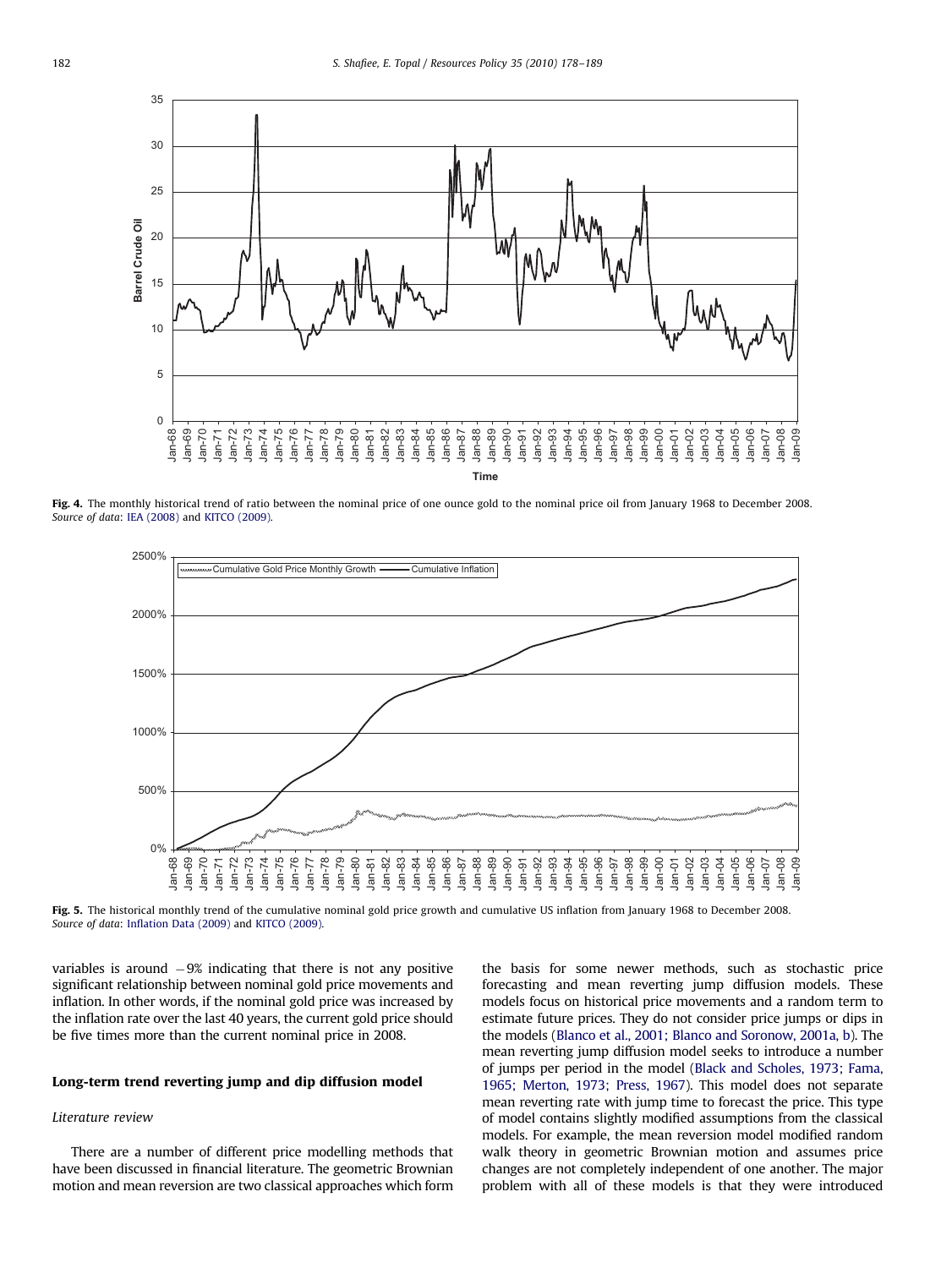specifically for the stock market, and thus initially applied primarily to forecast share prices or interest rate. Despite the bewildering number of models, it is crucial to know which one best fits the data used to predict the future price with minimum error. Moreover, none of the models used unit root test for time series data and econometrics methods to estimate their parameters [\(Shafiee and](#page-10-0) [Topal, 2007\)](#page-10-0). The proposed new version of mean reverting jump diffusion solves the previously mentioned models' pitfalls.

Since 1982 when Slade claimed a U-shaped time path for natural commodity prices, there has been controversy about the historical trend of natural resource prices [\(Ahrens and Sharma,](#page-10-0) [1997; Berck and Roberts, 1996; Mueller and Gorin, 1985; Slade,](#page-10-0) [1982, 1985, 1988, 1998](#page-10-0)). In 2006, Lee and his colleagues tested temporal properties of some non-renewable natural resource real price series. The study found that natural resource prices are stationary around deterministic trends with structural breaks in the intercepts and trend slopes [\(Lee et al., 2006; Shafiee and](#page-10-0) [Topal, 2008b](#page-10-0)). According to microeconomics theory, in the longterm, the price of a commodity should be tied to its long-term marginal production cost [\(Dias and Rocha, 2001; Laughton and](#page-10-0) [Jacoby, 1993\)](#page-10-0). In other words, commodity prices have random short-term fluctuations, but they tend to revert to a long-term trend. For example, Bessembinder and his colleagues used econometric tests for the future trend of some commodities. For oil and agriculture prices strong mean reversion and for precious metals and financial assets a weak reversion were obtained ([Bessembinder et al., 1995\)](#page-10-0).

The contribution of the proposed model is to add jump and dip variables into the statistical probability distribution of actual data in previous. This will solve their discrepancies. This model adds two dummy variables in the long-trend reverting model as jump and dip. These two variables distinguish long-term trend between normal period with jump and dip period. In analysing the historical trend of gold prices in the previous section, gold prices have different jump and dip sizes, which should be considered when predicting. The jump and dip forecasting is based on an extrapolation of the historical sinusoidal trend and not statistical probabilities jump and dip [\(Shafiee and Topal, 2010](#page-10-0)).

### Model discussion

This model uses rational expectations theory to forecast mineral commodity prices in the future. The theory defines expectations as being identical to the best guess of the future from all available information. This theory assumes that outcomes being forecasted do not differ systematically or predictably from the equilibrium results. For example, mining project evaluators assume to predict the gold price by looking at gold prices in previous years. If the economy suffers from constantly rising inflation rates or oil price pressure, the assumptions used to make a prediction are different from that time when the economy follows a smooth growth.

The model uses a stationary econometrics model to forecast gold prices. The stationary stochastic process denotes that the mean and variance of a variable are constant over the time. Moreover, covariance in the two different periods depends on gap or lag between the periods, not actual time at which the covariance is computed. For example, if the gold price time series is stationary, the mean, variance and autocovariance in various lags remain the same irrespective at what point they are measured. Therefore, some of the time series will tend to be its mean or median and fluctuate around it with constant amplitude called mean reversion.

As Kerry Patterson notes, random walk theory remembers the shock forever and it has infinite memory ([Patterson, 2000\)](#page-10-0). Most of the time series such as stock prices, oil prices and exchange rates follow the random walk phenomenon. This means they are nonstationary. The best prediction for tomorrow's stock price is equal to today's price plus a random shock. This means the predictions of nonstationary series do not follow any rational relationship with historical data and all movements depend on a random number. This model proposes an econometrics model that finds a long-term relationship with historical data for estimating nonstationary series. Additionally, in the new model, the size of the random shock is measured, while applied random walk theory is ignored. One of the main problems of random walk theory is that the impact of a particular shock does not die away in the long-term. For example, the average gold prices in March 2007 and 2008 were around \$654 and \$968 per ounce, respectively. If we are using these two numbers to predict gold prices for March 2009 the results will be different. The size of the jump in March 2008 influences the prediction of gold prices in March 2009.The following paragraphs details the comprehensive model for testing random walk theory and the long-term trend of the reverting jump and dip diffusion model.

The random walk theory is an example of what is known in economics literature as a unit root process. Eq. (1) demonstrates the comprehensive model of time series of  $X_t$  for testing random walk

$$
X_t = \alpha_1 + \alpha_2 t + \alpha_3 X_{t-1} + u_t \tag{1}
$$

where  $X_t$  is the spot price at time  $t$ ,  $t$  the time measured chronologically and  $u_t$  the white noise error term.

One of the possibilities of Eq.  $(1)$  is deterministic<sup>1</sup> trend; it means  $\alpha_1 \neq 0$ ,  $\alpha_2 \neq 0$  and  $\alpha_3 = 0$ . Then Eq. (1) is converted to Eq. (2):

$$
X_t = \alpha_1 + \alpha_2 t + u_t \tag{2}
$$

This equation in econometrics is called a trend stationary process (TSP). The mean of  $X_t$  is  $\alpha_1 + \alpha_2 t$ , which is not constant, while its variance is constant. Once the value of  $\alpha_1$  and  $\alpha_2$  are regressed, the mean can be estimated perfectly. Therefore, subtracting the mean in the model will result in the series being stationary ([Gujarati, 2003](#page-10-0)). The TSP model has similarities with the drift component in the mean reverting jump diffusion model. In other words, the first component or drift component in the TSP model is similar to the long-term trend of time series. The unique characteristic of this model is that it incorporates reverting longterm historical data to the long-term trend. The second component is a random component between a range of the first component. To compute this term, historical volatility or coefficient variance should be computed ( $\gamma$  in Eq. (3)) based on historical gold prices and then multiplied by the first component. The coefficient variance of gold prices is computed at about 25%, the second component of the model would be around  $\pm 25\%$ of the first component. This term demonstrates a top and bottom to the second component gold price fluctuation. The range of this component helps the model to determine the third component. Moreover, the third component in the model adds two dummy variables in Eq. (2) to distinguish between jumps and dips time with normal trend. Some models use a statistic term for jump size in the model to estimate the future. For example, jump size for coal price was expected to be around 200% and a standard deviation of 50% for all periods ([Blanco and Soronow, 2001a\)](#page-10-0). If the economy suffers from constantly rising inflation rates or oil price pressure, the assumptions used to make a prediction would be different from the time that the economy follows smooth

If the trend in a gold price time series is completely predictable and not variable, it is called a deterministic, whereas if it is not predictable, it is called a stochastic trend.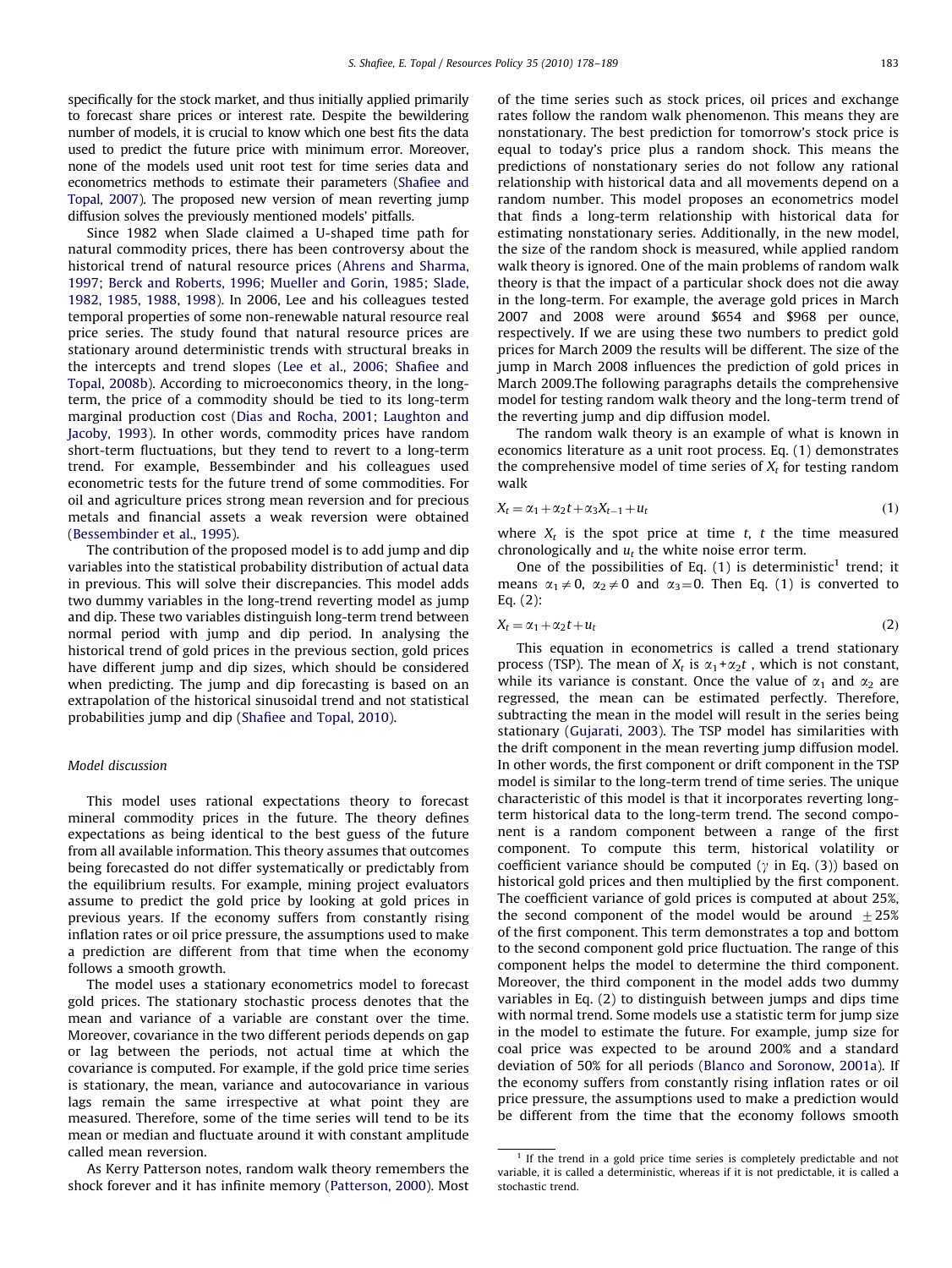growth. Consequently, this model estimates dynamic jump and dip in the model as individual parameters. Eq. (3) is

$$
X_{t} = \alpha_{1} + \underbrace{\alpha_{2}t}_{\text{First}} + \underbrace{\alpha_{2}(1 \pm \gamma)}_{\text{Second component}} + \underbrace{\alpha_{3}D_{1} + \alpha_{4}D_{2}}_{\text{Third}} + u_{t}
$$
(3)  
component component component component or dirift or the range of  
random movements

where:  $D_1$ :  $D_1$  = 1 if gold prices have jump and  $D_1$  = 0 if the gold prices do not have any jump,  $D_2$ :  $D_2$  = 1 if gold prices have dip and  $D_2=0$  if the gold prices do not have any dip and  $\gamma$ : the historical volatility of gold prices.

This study has applied the three components of the new model to gold prices from 1968 to 2008. Following the gold price has been estimated for the next 10 years. The essential question for this model is when the gold prices are in jump or in dip. To evaluate this, the model reviews the historical price trend of jump and dip and then estimates the same trend for the future. Before applying the model, the unit root test for nominal gold price has been experimented.

#### The unit root test for long-term gold price

A few empirical researches based on time series data assume that the underlying time series are stationary. In other words, some of the researches ignored autocorrelation in the time series models and thus obtain a very high adjusted  $R^2$  figure even though there is no meaningful relationship between their variables in the model [\(Aggarwal and Lucey, 2007; Kaufmann](#page-10-0) [and Winters, 1989; Laulajainen, 1990\)](#page-10-0). Some studies on mineral commodity prices showed that all price series were stationary on unit root tests ([Bordo et al., 2007; Mahdavi and Zhou, 1997; Parisi](#page-10-0) [et al., 2008; Varela, 1999\)](#page-10-0). One of the main circumstances of the time series in comparison to cross sectional data or other data is realization [\(Gujarati, 2003\)](#page-10-0). This means that time series data depict inferences about the underlying stochastic process. This paper, before predicting gold price, reviews this main question, whether the gold price is really following random walk or not? Basically, it is going to study gold price behaviour in long and short-term to investigate stationary.

In econometrics literature, the unit root test, also known as the Augmented Dickey Fuller (ADF) test, is commonly used for testing stationary behaviour. This test is conducted in three different random walk test forms. In other words, "the terms nonstationary, random walk, and unit root can be treated as synonymous'' ([Gujarati, 2003\)](#page-10-0). Table 5 depicts ADF results for gold price and first differential in gold price from the previous period. As can be seen, the gold price is nonstationary and the first differential in the gold price from the previous period is stationary. Consequently, any previous price modellings that applied a nonstationary gold price series in its prediction may not deliver a reliable solution.

Most econometrics models use time series data associated with nonstationary series. To avoid the unit root problem in regression models, there are two methods available. The first one, difference stationary processes (DSF) uses the first difference of a time series. The second one uses the trend stationary processes (TSP) that simply regresses time series on time. The residuals from this type of regression will be stationary. Eq. (3) in this paper uses the TSP method to avoid the unit root problem.

#### Jump and dip in historical gold price

[Fig. 6](#page-7-0) depicts the regressed line of Eq. (2) or the TSP model for gold price from January 1968 to December 2008. The linear line is drift or the first component of the model for the long-term, and the long-term gold price is reverting around this line. Moreover, the volatility for gold price has been calculated to be around 25%, which means the random term or second component around the long-term trend is approximately  $+25%$ . The second term, similar to random walk theory, predicts spot prices in the short term. The advantage of this model is predicting the long-term gold price and anticipating the direction of spot prices in the future. Any gold price out of the 25% range of the long-term trend is called the third component or jump/dip in this model. [Figs. 7 and 8](#page-7-0) demonstrate the size of the jumps and dips in the model.

To highlight the jump and dip, [Fig. 7](#page-7-0) and [Table 6](#page-8-0) illustrate the percentage of jump and dip for the historical trend of gold prices from 1968 to 2008. For example, from August 1969 to February 1973, the real data is less than the range of the component term called dip, and from October 1968 to November 1984, the real data is higher than the range of the second component called jump. Consequently, the historical gold price has two long-term dips and jumps.

In [Fig. 7](#page-7-0), the periods of jump and dip are not uniform, which makes it hard to estimate the future trend of jump and dip. To solve this problem all non-homogenous jump and dip periods have been homogenised to a 24 month period and graphed in [Fig. 8](#page-8-0). As can be seen in [Fig. 8](#page-8-0) the jump and dip trend of the gold price is similar to a sinusoidal trend. The size of the jump and dip, however, were different in periods. For example from October 1974 to November 1984, the gold price increased by more than 80% of the long-term trend, equivalent to a \$200/oz increase in that period. Nevertheless, in a second jump from September 2007 until now, the gold price increased by 50% or around \$250/oz more than the long-term trend. Consequently, it is expected that in the next 10 years the gold price will continue in jump for a couple of years and after that it will return to its long-term trend.

#### Forecasting the gold price for the next 10 years

Initially, this section validates the new model. The model uses the data from January 1968 to December 1998 and it then predicts the gold price from January 1999 to December 2008. To predict the gold price in this time frame, parameters in Eq. (3) have been estimated to compute the three components of the equation. [Fig. 9](#page-9-0) illustrates the prediction of gold prices by the new

#### Table 5

Augmented Dickey Fuller results for testing stationary in nominal gold price and first difference from 1968 to 2008. Source: Data from [KITCO \(2009\)](#page-10-0) and modellings computed in Eviews.

| Variable          | Gold price          |               |         |                     | First difference of gold price |         |  |
|-------------------|---------------------|---------------|---------|---------------------|--------------------------------|---------|--|
| ADF test          | Intercept and Trend | Intercept     | None    | Intercept and trend | Intercept                      | None    |  |
| t-statistic       | $-1.96$             | $-0.97$       | 0.40    | $-5.54$             | $-5.52$                        | $-5.33$ |  |
| 5% critical value | $-3.42$             | $-2.87$       | $-1.94$ | $-3.42$             | $-2.87$                        | $-1.94$ |  |
| Probability value | 0.62                | 0.76          | 0.80    | 0.00                | 0.00                           | 0.00    |  |
| Conclusion        |                     | Nonstationary |         |                     | Stationary                     |         |  |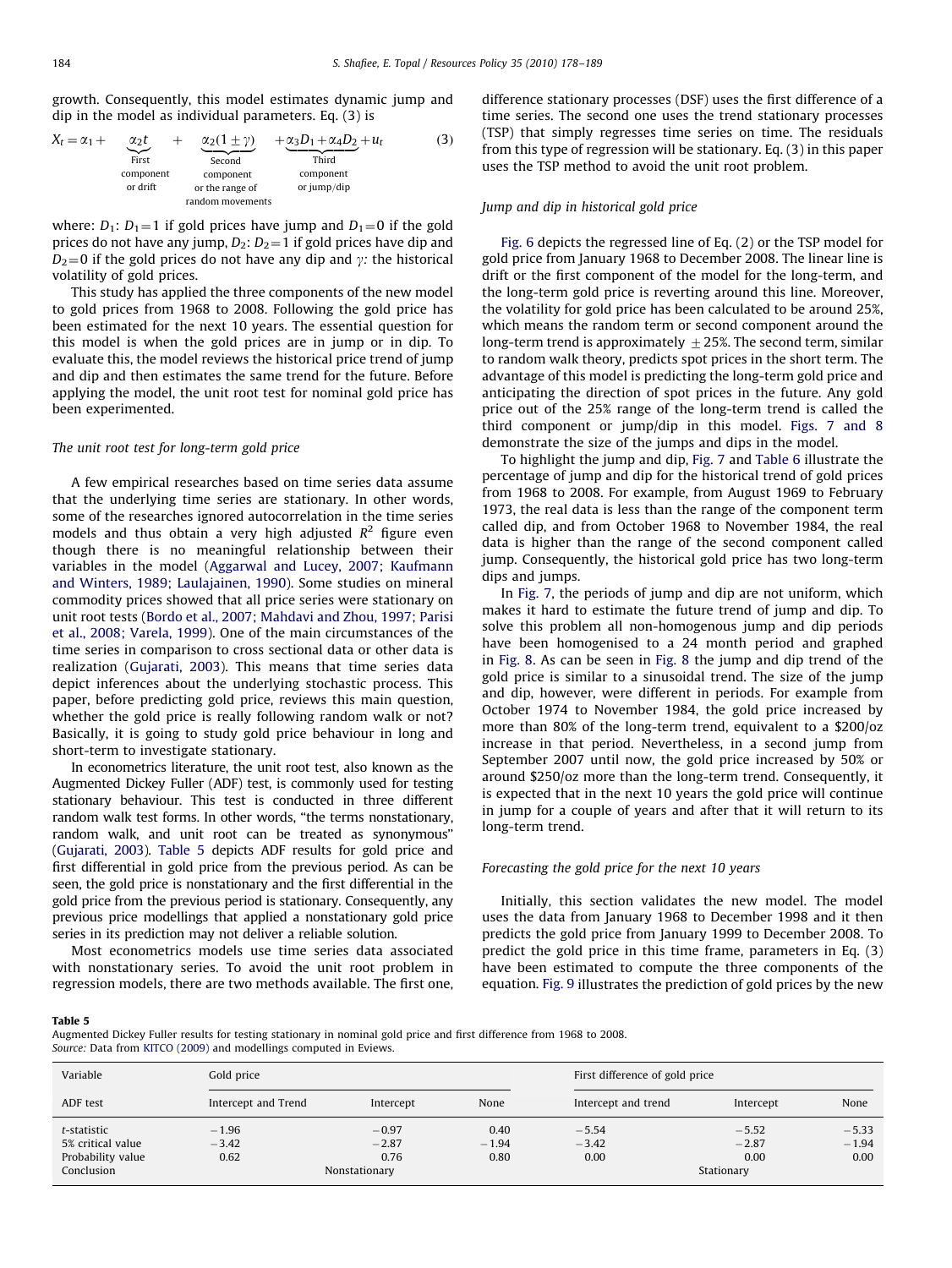<span id="page-7-0"></span>

Fig. 6. The monthly historical trend of nominal gold price, first component and second component of TSP model from January 1968 to December 2008.



Fig. 7. The percentage of jump and dip periods for monthly historical nominal gold price from January 1968 to December 2008.

model from January 1999 to December 2008 versus real data. As can be seen in the following [Fig. 9](#page-9-0), the model has predicted that a dip period exists until 2003 and then the gold price goes back to its long-term trend until 2007 after which it jumps. As can be seen, the trend of gold price predictions by the new model is very close to the actual gold price data.

In this section, the paper uses the historical gold price from January 1968 to December 2008 to anticipate gold prices for the next 10 years. The first component in the model is the long-term trend reversion component. This component demonstrates that the gold price should be reverting to the historical long-term trend. According to historical data, Eq. (3) is estimated in [Table 7.](#page-9-0) As can be seen in the following table, the first component has computed around \$1.10. This means the gold price on average has increased \$1.10 per ounce monthly over last 40 years. The model assumes that the gold price in the future will increase in a similar manner to the historical tend. This component shows the gold price in the future is reverting to this long-term trend and then the second and third components are catching the fluctuations. Furthermore, White's test and Durbin Watson test prove that the model developed has no heteroscedasticity and autocorrelation problems.

The second term is the diffusion component, which multiplies random numbers of standard normal distribution for the jumps and dips volatility. The second component has been calculated around 25% of current gold price in each month. The gold price in the next month will increase or decrease by around 25% of the first component. The second component has two advantages. First, the random movements would be between the range of the second component. Second, this range helps the model to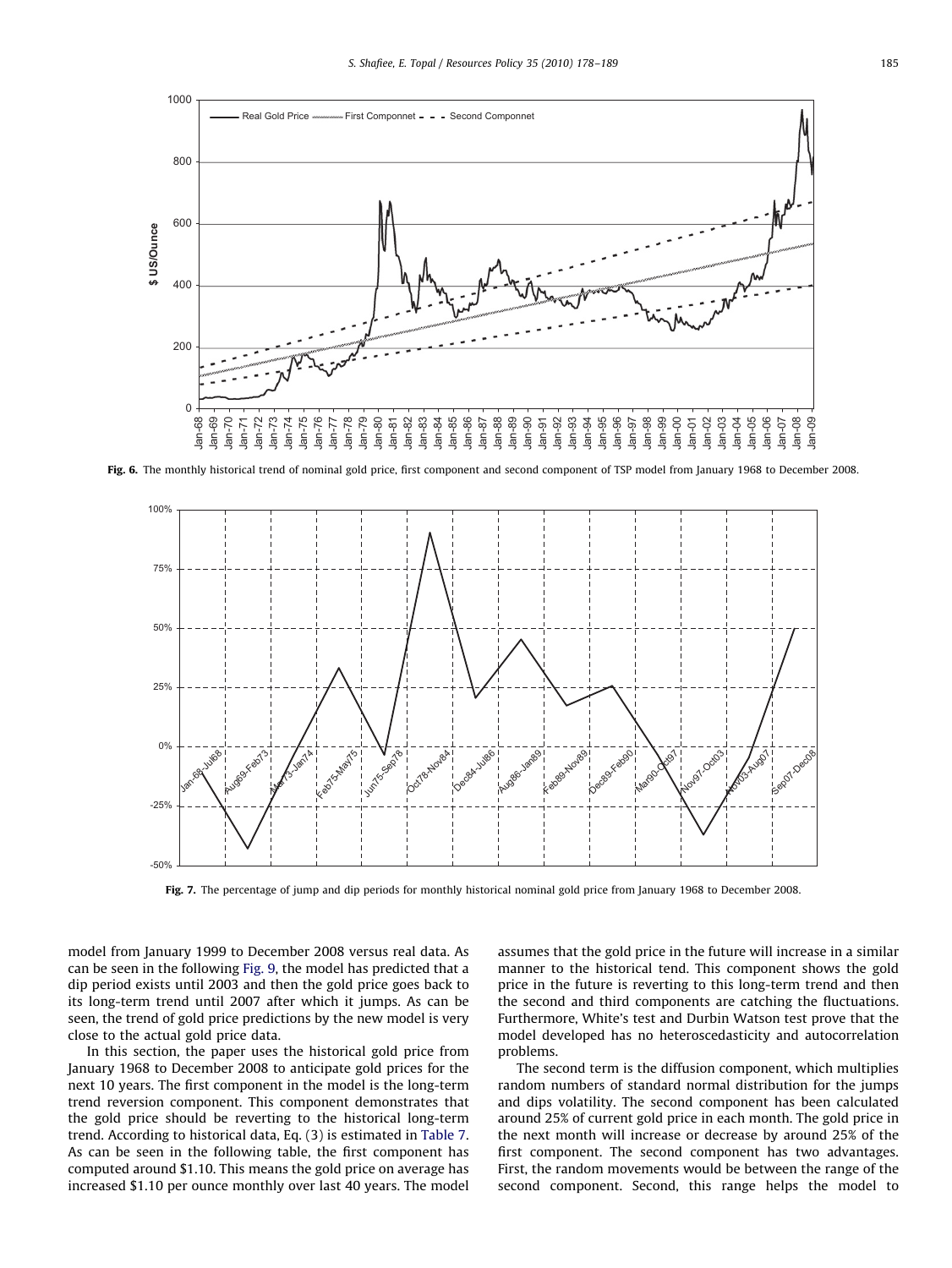<span id="page-8-0"></span>![](_page_8_Figure_2.jpeg)

![](_page_8_Figure_3.jpeg)

The status of jump and dip periods for nominal gold price from January 1968 to December 2008. Source: Data from [KITCO \(2009\)](#page-10-0) and modelling in Eviews.

| Period   |               | <b>Duration</b><br>(months) | <b>Status</b>      | Average of gold<br>price (US\$/oz) | Average of trend<br>reversion (US\$/oz) | Jump/dip size<br>(USS/oz) | Jump/dip size<br>(percentage) | Max gold<br>price (US\$/oz) | Min gold price<br>(USS/oz) |
|----------|---------------|-----------------------------|--------------------|------------------------------------|-----------------------------------------|---------------------------|-------------------------------|-----------------------------|----------------------------|
| From     | To            |                             |                    |                                    |                                         |                           |                               |                             |                            |
| $Jan-68$ | $ ul-69$      | 19                          | No jump/dip        | 40                                 | 45                                      | $-5$                      | $-11%$                        | 43                          | 35                         |
| Aug-69   | Feb-73        | 43                          | Dip                | 45                                 | 79                                      | $-34$                     | $-43%$                        | 74                          | 35                         |
| Mar-73   | $Jan-74$      | 11                          | No jump/dip        | 105                                | 109                                     | $-4$                      | $-4%$                         | 129                         | 84                         |
| Feb-74   | $Mav-75$      | 16                          | Jump               | 166                                | 124                                     | 42                        | 33%                           | 184                         | 143                        |
| $ un-75$ | Sep-78        | 40                          | No $\sum_{\alpha}$ | 150                                | 155                                     | $-5$                      | $-3%$                         | 212                         | 110                        |
| Oct-78   | <b>Nov-84</b> | 74                          | Jump               | 416                                | 218                                     | 198                       | 90%                           | 675                         | 206                        |
| Dec-84   | $ ul-86$      | 20                          | No jump/dip        | 327                                | 271                                     | 56                        | 21%                           | 349                         | 299                        |
| Aug-86   | $Jan-89$      | 30                          | Jump               | 434                                | 298                                     | 135                       | 45%                           | 486                         | 377                        |
| Feb-89   | <b>Nov-89</b> | 10                          | No jump/dip        | 376                                | 320                                     | 56                        | 17%                           | 394                         | 362                        |
| Dec-89   | Feb-90        | 3                           | Jump               | 412                                | 328                                     | 84                        | 26%                           | 417                         | 409                        |
| Mar-90   | Oct-97        | 92                          | No jump/dip        | 368                                | 380                                     | $-13$                     | $-3%$                         | 405                         | 323                        |
| Nov-97   | $Oct-03$      | 72                          | Dip                | 297                                | 471                                     | $-174$                    | $-37%$                        | 379                         | 256                        |
| $Nov-03$ | Aug-07        | 46                          | No jump/dip        | 513                                | 536                                     | $-24$                     | $-4%$                         | 679                         | 383                        |
| Sep-07   | Dec-08        | 16                          | Jump               | 856                                | 571                                     | 286                       | 50%                           | 968                         | 713                        |

accommodate jump and dip within the third component. The third component is the most important component as it is used to predict jump/dip and it will add in the two previous components in predicting for the future.

The third component demonstrates jump/dip period. [Table 7](#page-9-0) shows that during a dip period the gold price goes down at \$18 per ounce which is less than the minimum amount of the second component. [Table 7](#page-9-0) also shows that during jump periods the gold price rises above \$20 per ounce which is the top of the maximum figure of the second component. To predict the third component, the model investigates the last 40 years of historical data. As can be seen in [Fig. 7](#page-7-0) the gold price has two big jumps. The first one was from October 1978 to November 1984, and the second jump had already occurred by September 2007. Moreover, [Fig. 7](#page-7-0) depicts two dips as well. The first dip was from August 1969 to February 1973 and the second dip occurred 25 years later and was from November 1997 to October 2003. During the remaining time periods, the gold price reverted to its long-term trend for nearly 20 years. Therefore, the model assumes that the second jump is similar to the first jump and will continue between 6 and 7 years. The gold price in October 2008 is still on the jump and this jump will be continued until the end of December 2014. After that, the gold price will revert to the long-term trend up to end of 2018. Most of the previous models ignore this component and assume a wide range of volatility in the mean reversion component. This model however considers the size of jump and dip in the forecasting model. All three components are summed up and illustrated in [Fig. 10.](#page-9-0)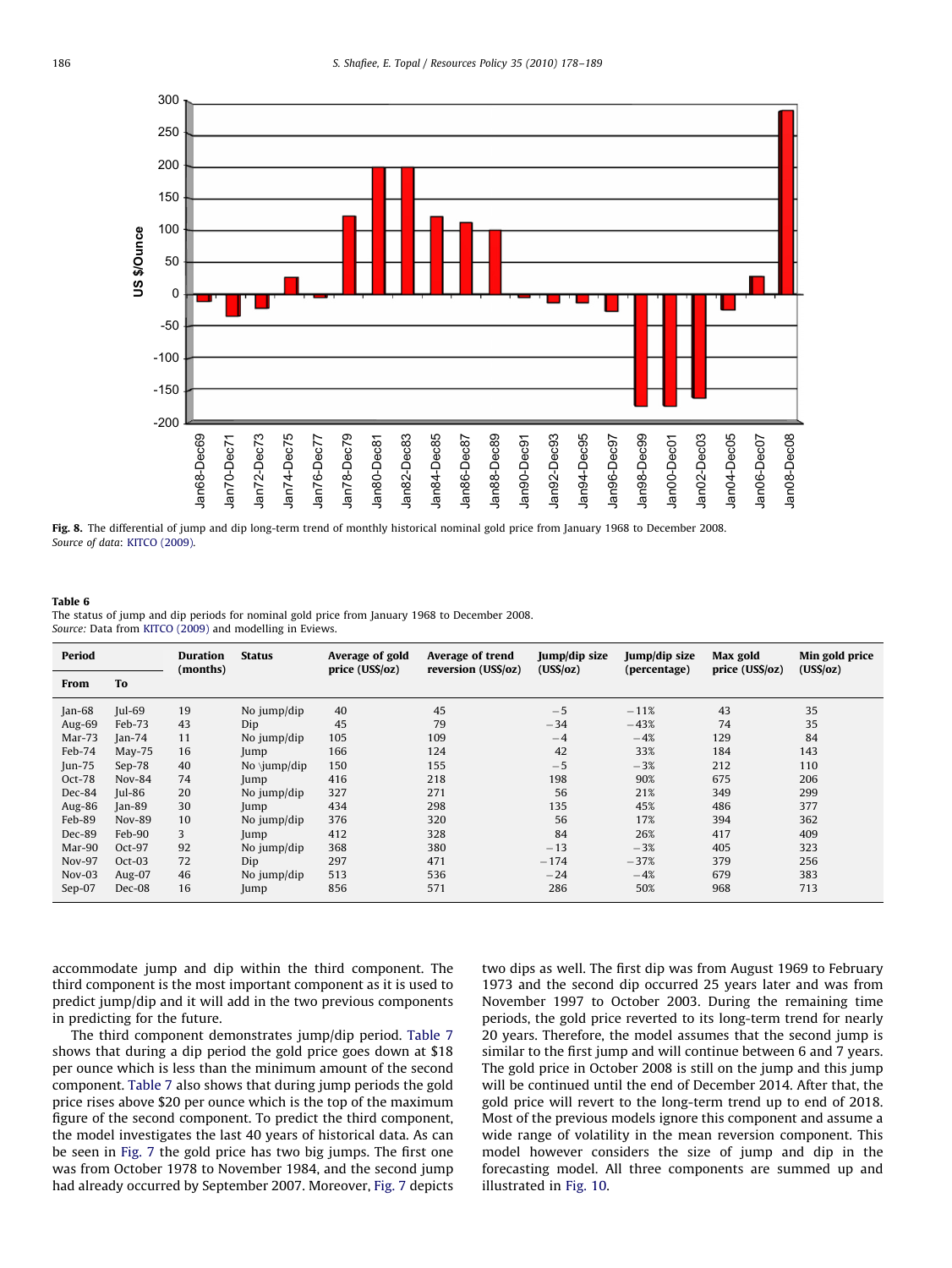<span id="page-9-0"></span>![](_page_9_Figure_1.jpeg)

Fig. 9. The monthly historical and future forecasting trend of nominal gold price from January 1968 to December 2008. Source of data: [KITCO \(2009\).](#page-10-0)

The results of three different components for nominal gold price from January 1968 to December 2008. Source: Data from [KITCO \(2009\)](#page-10-0) and modellings computed in Eviews.

| Variable                                           | Constant                       | First component       | Second component                                                               | Third component                     |                         |
|----------------------------------------------------|--------------------------------|-----------------------|--------------------------------------------------------------------------------|-------------------------------------|-------------------------|
|                                                    |                                | Time chronologically  | $+25\%$ volatility                                                             | Dummy variable for Dip              | Dummy variable for Jump |
| Coefficient<br>t-Student<br>Std-error<br>R-squared | 33.37<br>49.22<br>0.67<br>0.98 | 1.12<br>26.98<br>0.04 | $(\pm 25%)$ (first component)<br>$\qquad \qquad -$<br>$\qquad \qquad -$<br>D.W | $-18.25$<br>$-2.25$<br>8.11<br>1.89 | 20.74<br>3.99<br>5.19   |

![](_page_9_Figure_6.jpeg)

Fig. 10. The monthly historical and future forecasting trend of nominal gold price from January 1968 to December 2018. Source of data: [KITCO \(2009\).](#page-10-0)

[Table 8](#page-10-0) used root mean squared error (RMSE) and mean absolute error (MAE) to compare the forecasting error by the new model and ARIMA model. These two forecasting error statistics depend on the scale of the dependent variables. They should be used as relative measures to compare forecasts across the different models. The smaller the forecasting error, the better the model forecasting is. As can be seen in Table 7, RMSE and MAE in the new model are smaller than the ARIMA model for gold price. Consequently, it is clear that predicting using the new model is an improvement over the ARIMA model.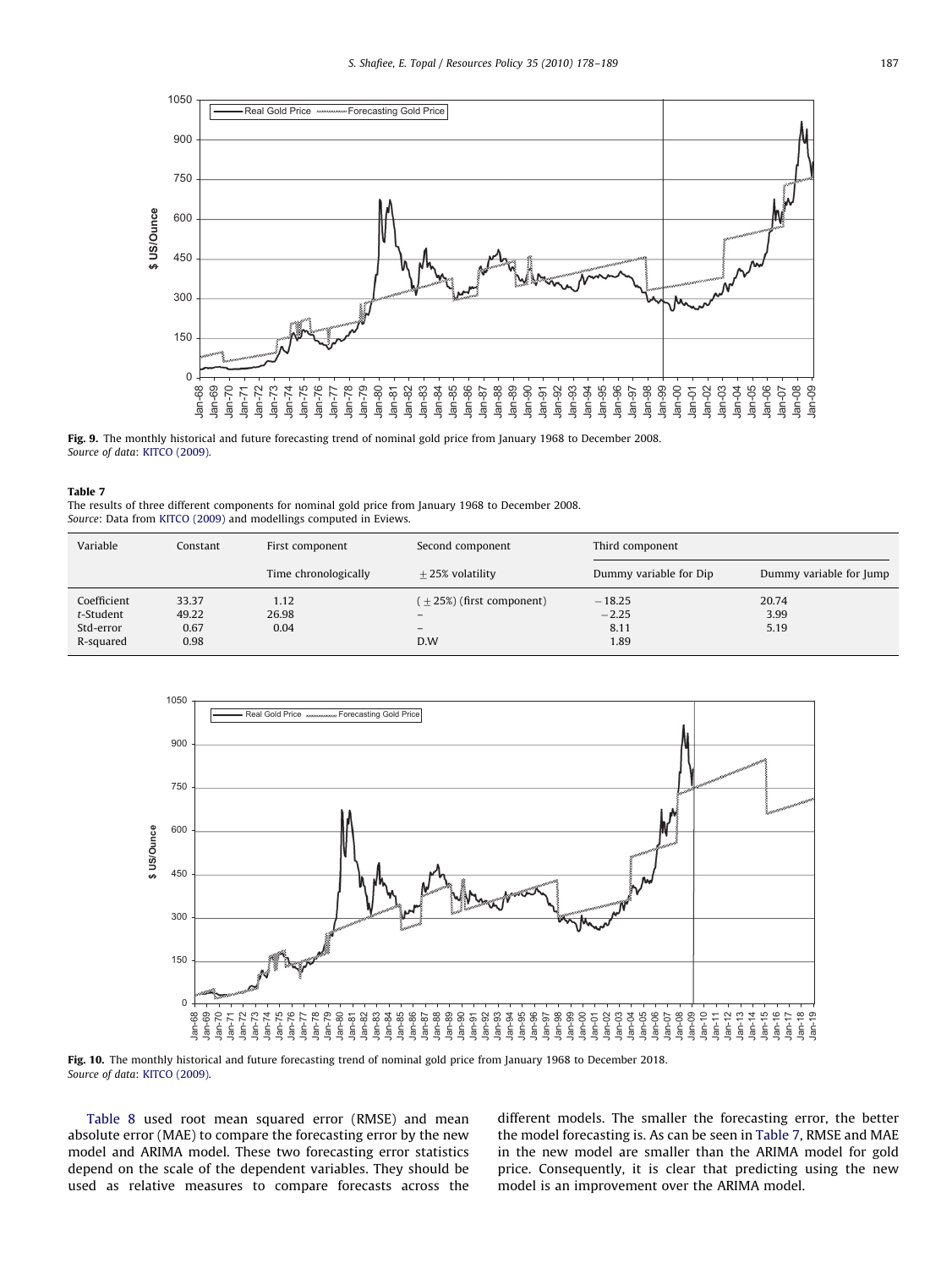<span id="page-10-0"></span>The results of RMSE and MAE test for new model and ARIMA for nominal gold price from 1968 to 2008.

| Model\test | <b>RMSE</b> | <b>MAE</b> |
|------------|-------------|------------|
| New model  | 116.52      | 88.26      |
| ARIMA      | 127.98      | 97.72      |

#### Conclusion

The first section of this paper analyses the demand, supply and price of the gold market. Analysing the gold supply showed that around 160,000 tonnes of gold has been mined in history up to the end of 2008. Gold demand by jewellery, industrial and central bank reserves equate to approximately 100,000, 30,000 and 30,000 tonnes, respectively. A significant proportion of the demand side of gold is attributed to jewellery, which can in turn be injected into the supply side.

From 1833 to 1968 the gold price remained steady for more than a century, then it started to fluctuate. The paper presents the role of important variables such as oil price and inflation in the gold market. There is a high correlation between gold and oil prices at around 85%. However, the study showed the relationship between the gold price growth and cumulative inflation was around -9% over the last four decades, and there was no significant relationship between gold price and inflation. The ratio of the prices of one ounce of gold to one barrel of crude oil was calculated to be approximately 11 in 1968 and 2008. This means 11 barrels of crude oil is equivalent to one ounce of gold in 1968 and 2008. Consequently, this index shows that the range of gold prices to oil prices remained stable over the long-term.

In the following section a unit root test was applied to the long-term monthly gold price. This concluded that the gold price in the long-term is nonstationary. A new model proposed a trend stationary process to solve the nonstationary problems in previous models. The advantage of this model is that it includes the jump and dip components into the model as parameters. The behaviour of historical commodities prices includes three different components: long-term reversion, diffusion and jump/dip diffusion. The proposed model was validated with historical gold prices. The model was then applied to forecast the gold price for the next 10 years. The results indicated that, assuming the current price jump initiated in 2007 behaves in the same manner as that experienced in 1978, the gold price would stay abnormally high up to the end of 2014. After that, the price would revert to the long-term trend until 2018.

#### Acknowledgments

The authors are pleased to acknowledge the contribution made by Peter Knights, Micah Nehring Shuxing Li and Jade Little towards the completion of the manuscript.

#### References

- Aggarwal, R., Lucey, B.M., 2007. Psychological barriers in gold prices? Review of Financial Economics 16 (2), 217–230.
- Ahrens, W.A., Sharma, V.R., 1997. Trends in natural resource commodity prices: deterministic or stochastic? Journal of Environmental Economics and Management 33, 59–74.
- Batchelor, R., Gulley, D., 1995. Jewellery demand and the price of gold. Resources Policy 21 (1), 37–42.
- Berck, P., Roberts, M., 1996. Natural resource prices: will they ever turn up? Journal of Environmental Economics and Management 31, 65–78.
- Bessembinder, H., Coughenour, J.F., Seguin, P.J., Smoller, M.M., 1995. Mean reversion in equilibrium asset prices: evidence from the futures term structure. The Journal of Finance 50 (1), 361–375.
- Black, F., Scholes, M., 1973. The pricing of options and corporate liabilities. The Journal of Political Economy 81 (3), 637–654.
- Blanco, C., Choi, S., Soronow, D., 2001. Energy price processes used for derivatives pricing and risk management. Commodities Now, 74–80 March.
- Blanco, C., Soronow, D., 2001a. Jump diffusion processes-energy price processes used for derivatives pricing and risk management. Commodities Now, 83–87 September.
- Blanco, C., Soronow, D., 2001b. Mean reverting process-energy price processes used for derivatives pricing and risk management. Commodities Now, 68-72 June.
- Blose, L.E., 1996. Gold price risk and the returns on gold mutual funds. Journal of Economics and Business 48 (5), 499–513.
- Blose, L.E., Shieh, J.C.P., 1995. The impact of gold price on the value of gold mining stock. Review of Financial Economics 4 (2), 125–139.
- Bordo, M.D., Dittmar, R.D., Gavin, W.T., 2007. Gold, fiat money, and price stability. The B.E. Journal of Macroeconomics 7 (1), 26 Article.
- Craig, J.R., Rimstidt, J.D., 1998. Gold production history of the United States. Ore Geology Reviews 13 (6), 407–464.
- Dias, M.A.G., Rocha, K.M.C. 2001. Petroleum concessions with extendible options using mean reversion wiht jumps to model oil prices. In Working Paper. Institute for Applied Economic Research from Brazilian Government, Rio de Janeiro.
- Doggett, M., Zhang, J., 2007. Production trends and economic characteristics of Canadian gold mines. Exploration and Mining Geology 16 (1–2), 1–10.
- Fama, E.F., 1965. The behavior of stock market prices. The Journal of Business 38  $(1), 34-105.$
- Fortune, J.N., 1987. The inflation rate of the price of gold, expected prices and interest rates. Journal of Macroeconomics 9 (1), 71–82.
- Govett, M.H., Govett, G.J.S., 1982. Gold demand and supply. Resources Policy 8 (2), 84–96.
- Gujarati, D., 2003. Basic Econometrics. McGraw Hill, Boston.
- IEA, 2008. Spot Prices: Paris and Washington, DC. Organisation for Economic Co-operation and Development, International Energy Agency.
- Inflation Data, 2009. Financial Trend Forecaster.  $\langle$ [http://www.inflationdata.com/](http://www.inflationdata.com/inflation/)<br>inflation/ $\rangle$ .
- [inflation/](http://www.inflationdata.com/inflation/)>.<br>Kaufmann, T.D., Winters, R.A., 1989. The price of gold: a simple model. Resources Policy 15 (4), 309–313.
- KITCO, 2009. Gold Historical Charts. <<http://www.kitco.com/charts/>>
- Klass, D.L., 1998. Biomass for Renewable Energy, Fuels, and Chemicals. Academic Press, San Diego.
- Laughton, D.G., Jacoby, H.D., 1993. Reversion, timing options, and long-term decision-making. Financial Management 22 (3), 225–240.
- Laulajainen, R., 1990. Gold price round the clock : technical and fundamental issues. Resources Policy 16 (2), 143–152.
- Lee, J., List, J.A., Strazicich, M.C., 2006. Non-renewable resource prices: deterministic or stochastic trends? Journal of Environmental Economics and Management 51, 354–370.
- Mahdavi, S., Zhou, S., 1997. Gold and commodity prices as leading indicators of inflation: tests of long-run relationship and predictive performance. Journal of Economics and Business 49 (5), 475–489.
- Merton, R.C., 1973. Theory of rational option pricing. The Bell Journal of Economics and Management Science 4 (1), 141–183.
- Mills, T.C., 2004. Statistical analysis of daily gold price data. Physica A 338 (3–4), 559–566.
- Mueller, M.J., Gorin, D.R., 1985. Informative trends in natural resource commodity prices: a comment on Slade. Journal of Environmental Economics and Management 12, 89–95.
- Parisi, A., Parisi, F., Díaz, D., 2008. Forecasting gold price changes: rolling and recursive neural network models. Journal of Multinational Financial Management 18 (5), 477–487.
- Patterson, K., 2000. An Introduction to Applied Econometrics: A Time Series Approach Houndmills. Macmillan, Basingstoke.
- Press, S.J., 1967. A compound events model for security prices. The journal of Business 40 (3), 317–335.
- Rockerbie, D.W., 1999. Gold prices and gold production: evidence for South Africa. Resources Policy 25 (2), 69–76.
- Seifritz, W., 2003. An endogenous technological learning formulation for fossil fuel resources. International Journal of Hydrogen Energy 28, 1293–1298.
- Selvanathan, S., Selvanathan, E.A., 1999. The effect of the price of gold on its production: a time-series analysis. Resources Policy 25 (4), 265–275.
- Shafiee, S., Topal, E. 2007. Econometric forecasting of energy coal prices. In: Proceedings of the 2007 Australian Mining Technology Conference. CRC Mining, Western Australia, pp. 173–179.
- Shafiee, S., Topal, E., 2008a. An econometrics view of worldwide fossil fuel consumption and the role of US. Energy Policy 36 (2), 775–786.
- Shafiee, S., Topal, E., 2008b. Introducing a new model to forecast mineral commodity price. In: Proceeding of First International Future Mining Conference & Exhibition. The University of New South Wales, Sydney, Australia, pp. 243–250.
- Shafiee, S., Topal, E., 2009. When will fossil fuel reserves be diminished? Energy Policy 37 (1) 181–189.
- Shafiee, S., Topal, E., 2010. A long-term view of worldwide fossil fuel prices. Applied Energy 87 (3), 988–1000.
- Slade, M.E., 1982. Trends in Natural-resource commodity prices: an analysis of the time domain. Journal of Environmental Economics and Management 9, 122–137.
- Slade, M.E., 1985. Noninformative trends in natural resource commodity prices U-shaped price paths exonerated. Journal of Environmental Economics and Management 12, 181–192.